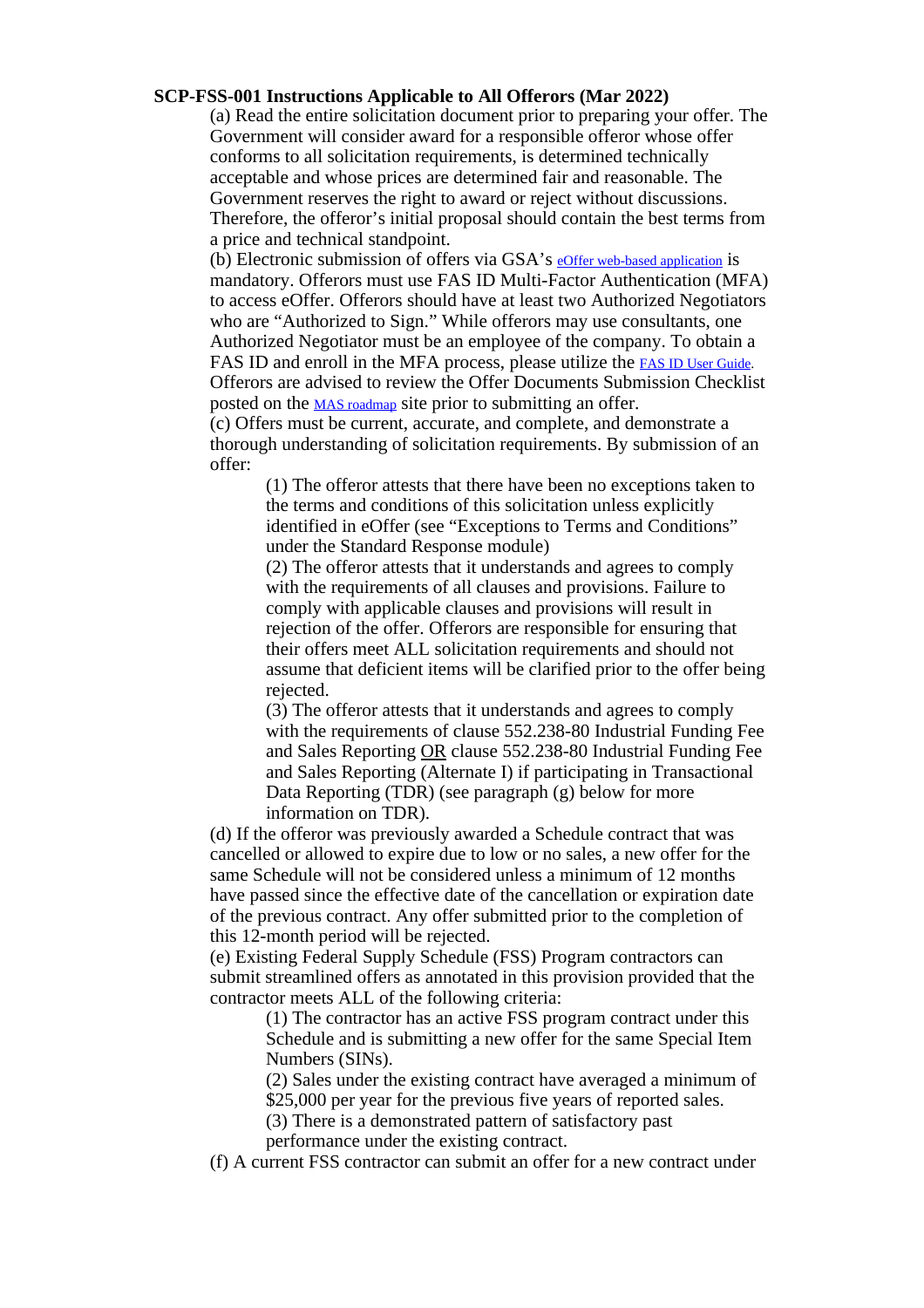this Schedule at any time during the existing contract's period of performance. Typically, the award of a new contract will result in the cancellation of the existing contract upon award. However, if the contractor has one or more active Blanket Purchase Agreements (BPAs) or has submitted quotes and is awaiting an award decision, it is eligible for the award of a new contract that is allowed to overlap and run alongside the existing one. This is referred to as holding continuous contracts. Holding continuous contracts enables the FSS contractor to complete work under BPAs established under the existing contract, while utilizing the new contract for new business opportunities. A contractor that wishes to hold continuous contracts must:

(1) Indicate with its offer that it wishes to hold continuous contracts, along with a listing of all active submitted quotes and established BPAs under the existing contract. For each, the contractor must include the ordering activity name and point of contact, Quote/BPA number and period of performance (including options).

(2) Assist the FSS contracting officer in determining the proper cancellation date for the existing contract. The existing contract is to be cancelled the day after the final day of the ordering period for the active BPA. In situations where multiple BPAs are active, the cancellation date should be based on the last remaining BPA. (3) Agree not to use the existing contract to compete for new business opportunities after the new contract is awarded.

(g) This solicitation includes Transactional Data Reporting (TDR), which requires contractors that choose to participate in TDR to electronically report the price the federal government paid for an item or services purchased through contracts covered by TDR. TDR participants are not required to provide Commercial Sales Practices (CSP) disclosures or to monitor price reduction violations in accordance with Clause 552.238-81 Price Reductions. Special proposal instructions for TDR participants are detailed in this provision.

(h) In addition to compliance with the requirements of this provision, the offeror must also comply with any additional NAICS or category specific instructions specified in the solicitation, as applicable. Failure to comply with all proposal instructions will result in rejection of the offer. (i) Withdrawal of Offer: The offeror may withdraw its offer from consideration at any time prior to award or rejection by withdrawing it in eOffer. If an offer is withdrawn, a new offer can be resubmitted at a later date. Information saved from the previous withdrawn offer can be copied over to the new offer, excluding uploaded documents.

(j) All offerors must comply with the following (unless annotated otherwise):

(1) **Section I – Administrative/Contract Data**

i. **Applicable to both products and services offers.**

The offeror must complete the Pathway to Success training\*. The Pathway to Success training must be completed by a designated Authorized Negotiator who is also a company officer (e.g., President, CEO, CFO, etc.) within one year of the date of offer submission. This free training is available through the [MAS](http://www.gsa.gov/masroadmap) [Roadmap](http://www.gsa.gov/masroadmap) under the "Train" link and then "Pathway to Success." The training session is approximately four hours total and covers the major factors vendors should consider prior to submitting an offer to GSA. The offeror must acknowledge through eOffer that the training has been completed within the past year at the time of offer submission.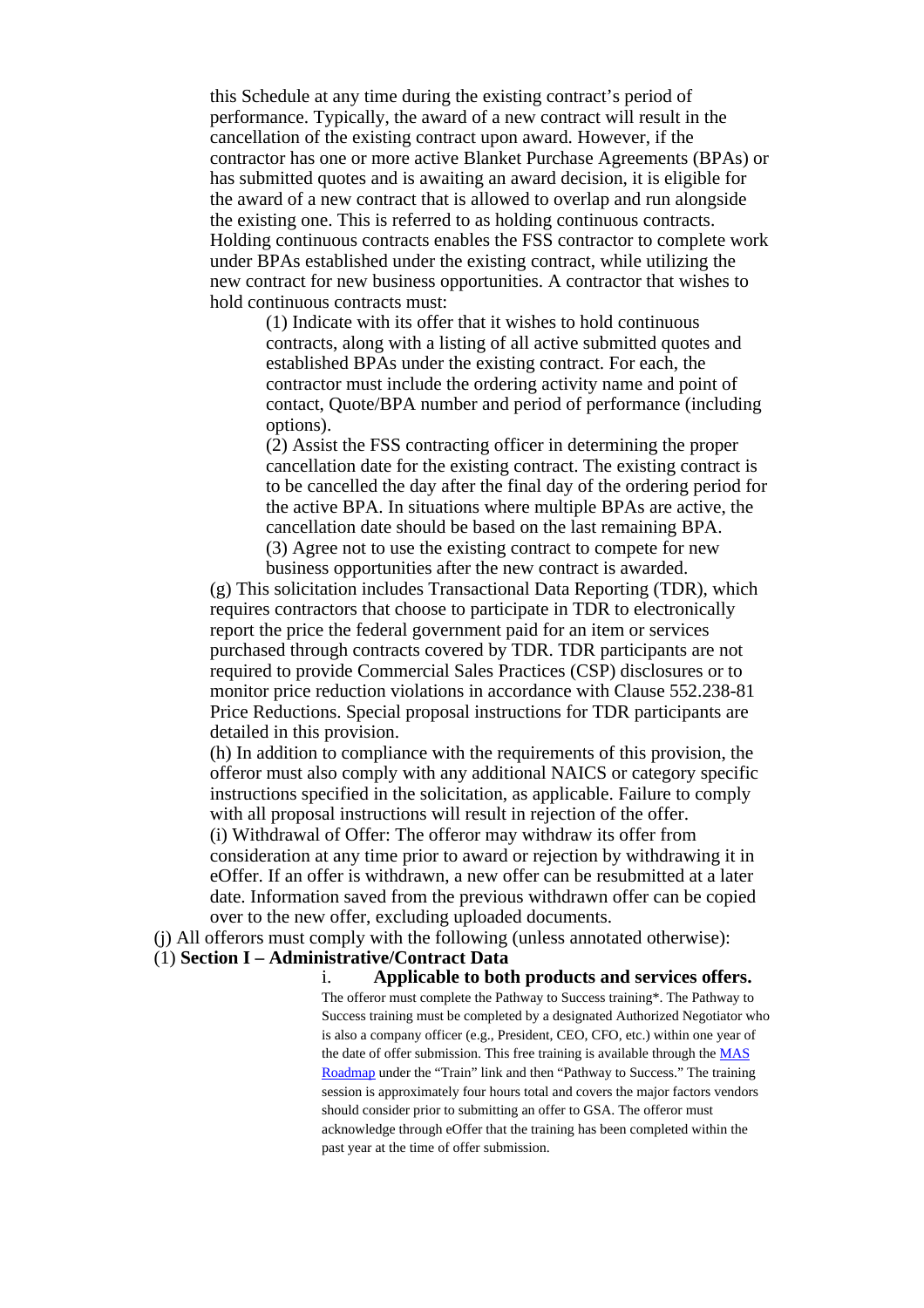\* The requirement to complete the Pathway to Success training does not apply to contractors that have an active FSS program contract under this Schedule and meet the criteria for submitting a streamlined offer, see (e) 1-3.

ii. **Applicable to both products and services offers.** The offeror must complete the Readiness Assessment for Prospective Offerors\*. The Readiness Assessment must be completed by a company officer (e.g., President, CEO, CFO, etc.) within one year of the date of offer submission. This free self-assessment is available through the MAS [Roadmap](http://www.gsa.gov/masroadmap) under the "Train" link and then "Readiness Assessment." This tool is designed to assist vendors in determining whether they are ready to pursue a Schedule contract and prepares them to navigate the Schedule proposal process. The offeror must acknowledge through eOffer that the training has been completed within the past year at the time of offer submission.

\*The requirement to complete the Readiness Assessment for Prospective Offerors does not apply to contractors that have an active FSS program contract under this Schedule and meet the criteria for submitting a streamlined offer, see

 $(e)$  1-3.<br>iii. Applicable to both products and services offers. The offeror must be registered with the [System](https://www.sam.gov/SAM/) for Award [Management](https://www.sam.gov/SAM/) (SAM). The information provided must be current, accurate, and complete, and reflect the North American Industrial Classification System (NAICS) code(s) for this solicitation and the products/services proposed. The offeror must provide verification that it has an active SAM registration

iv. **Applicable to both products and services offers.** If an offeror was previously awarded a Schedule contract, and it was subsequently cancelled or allowed to expire due to low sales, provide a detailed description of the steps the offeror plans to take to generate sales through a new contract that includes the following:

> (A) A copy of the cancellation letter or notification of determination not to exercise an option.

> (B) Current Federal sales (either as a prime or subcontractor) in excess of \$25,000, for products/services that are within scope of this Schedule, as evidenced by copies of contractual documents that identify the Federal entity and the date and value of the product or services provided, OR a written customer agency request for the offeror's specific products or services to be available on Schedule.

(C) Demonstration that there is a reasonable expectation that any future award will comply with clause I-FSS-639 Contract Sales Criteria.

(D) A narrative describing your marketing strategy and steps you will take to ensure you meet the minimum sales requirement (limit 2 pages).

Applicable to both product and service offers. The offeror must provide annual financial statements<sup>\*</sup> for the previous two-years (audited, if available). At a minimum, each financial statement must consist of a balance sheet and income statement. GSA will use this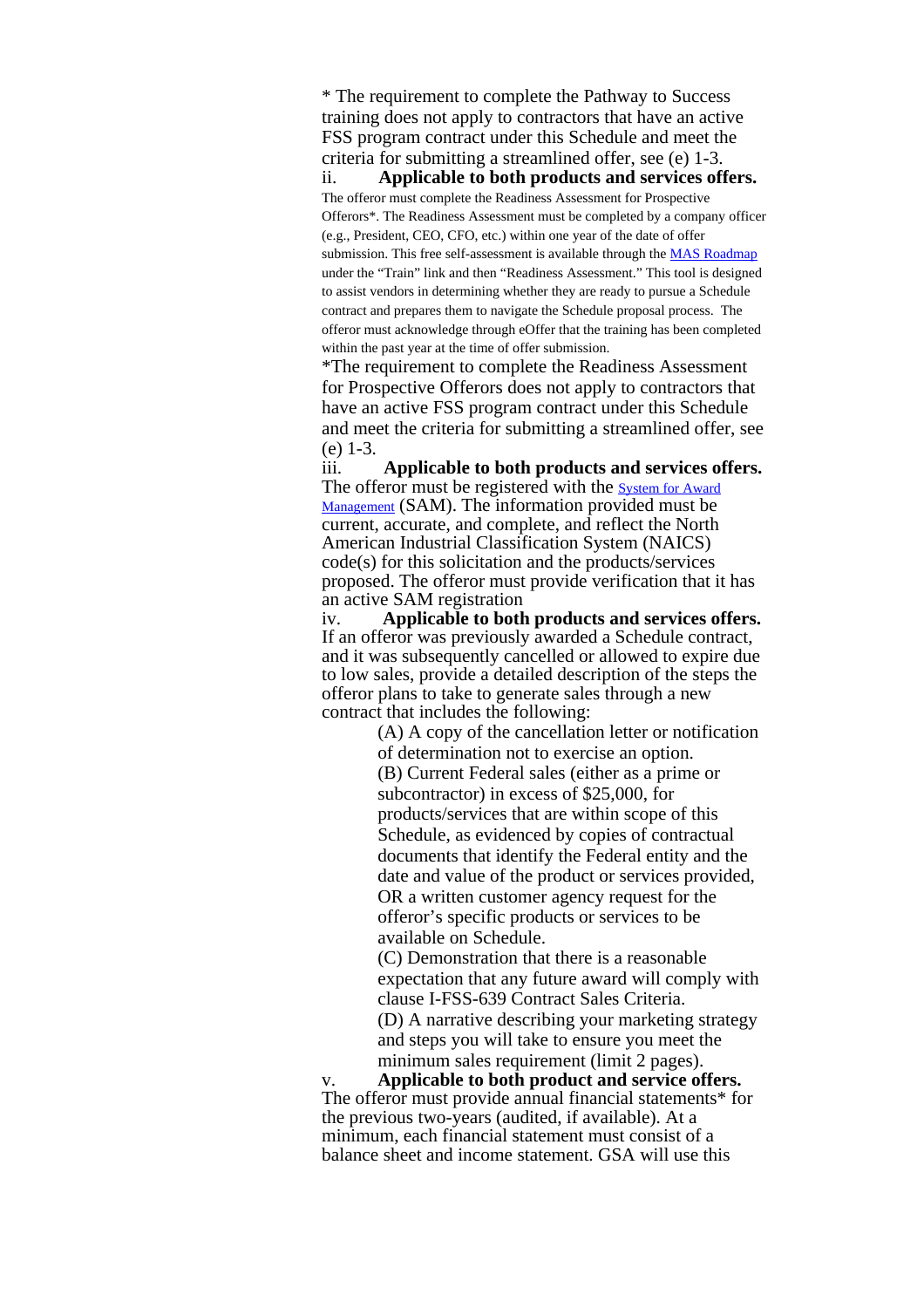information to determine financial responsibility. Provide an explanation for any negative financial information disclosed, including negative equity or income. Offerors may be required to provide letters of credit or other documentation to demonstrate that adequate financial resources are available. In accordance with Federal Acquisition Regulation (FAR) 9.104-1(a), contracts will only be awarded to responsible prospective contractors. To be determined responsible, an offeror must have adequate financial resources to perform the contract or the ability to obtain them. Note that 1.) submission of a GSA Form 527 Contractor Qualifications and Financial Information does not meet the aforementioned requirements, and 2.) offerors must NOT submit tax returns.

\*The requirement to provide financial statements does not apply to contractors that have an active FSS program contract under this Schedule and meet the criteria for submitting a streamlined offer, see (e) 1-3.

vi. **Applicable to both product and service offers.** If the offeror is other than a small business, the offeror must prepare and submit a Small Business Subcontracting Plan, as detailed in clause 52.219-9 Small Business Subcontracting Plan. The Small Business Subcontracting Plan must be submitted through the Subcontracting Module in eOffer. The Government will review each plan to ensure it is consistent with the provisions of this clause. Subcontracting plans are subject to negotiation, along with the terms and conditions of any contract resulting from this solicitation. The offeror's subcontracting plan must be approved by the contracting officer prior to award. Failure to submit a Small Business Subcontracting Plan when required will result in the rejection of your offer. The preponderance of work NAICS will determine the business size of the offeror at the contract level.

> The following information is provided for reference only:

SBA's definition of a small business concern can be found via the following link: SBA Size [Standards](https://www.sba.gov/federal-contracting/contracting-guide/size-standards).

GSA's subcontracting goals can be found via the following link: GSA [Subcontracting](https://www.sba.gov/document/support--agency-contracting-goals) Goals.

vii. **Applicable to both product and service offers.** The offeror must not submit brochures, newsletters, or other marketing materials.

viii. **Applicable to both product and service offers.** An Agent Authorization Letter must be completed and submitted as part of the offer if a consultant or third-party agent assisted in the preparation of the offer, will be involved in any part of the negotiation of the offer, or will be involved in any post-award actions. The template for the Agent Authorization Letter can be found as an attachment to the solicitation. The Agent Authorization Letter has both pre- and post-award delegations. For any resultant contract, the contractor is responsible for initiating a modification to ensure all authorized negotiators and delegations are up-to-date (e.g., removing an authorized negotiator that only has pre-award delegations). Regardless of signature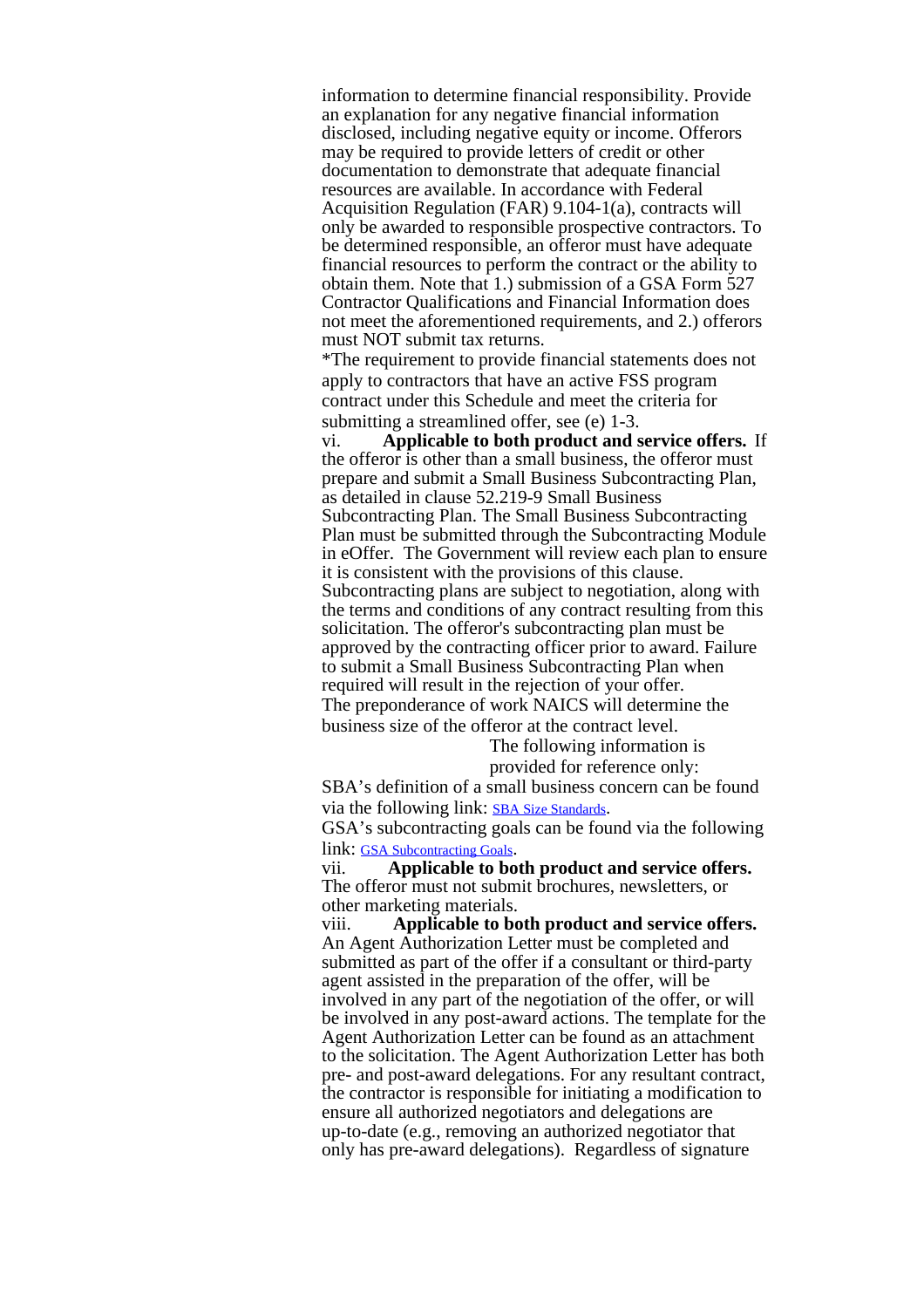authority, all Authorized Negotiators must obtain a FAS ID and enroll in the Multi-Factor Authentication (MFA) process to access eOffer.

ix. **Applicable to both product and service offers.** Section 508 Standards. Section 508 of the Rehabilitation Act, as amended by the Workforce Investment Act of 1998 (P.L. 105-220) requires that when Federal agencies develop, procure, maintain, or use information and communication technology (ICT), it must be accessible to people with disabilities. Federal employees and members of the public who have disabilities must have access to, and use of, information and data that is comparable to people without disabilities.

Offerors must identify whether a proposed Information and Communication Technology (ICT) product or service is compliant with the Section 508 accessibility standards at 36 CFR 1194. The offer must also identify where full details of compliance can be found (e.g., vendor's website or other exact location.) For more information on Section 508 standards visit the [Section](https://www.section508.gov/) 508 site.

### x. **Applicable to product and service offers.**

(A) All proposed products and services must comply with the Trade Agreements Act (TAA). The country of origin for services is the country in which the firm providing services is established. It is the responsibility of the offeror to identify the product's country of origin. When an item consists of components from various countries and the components are assembled in an additional country, a test to determine country of origin is "substantial transformation" (reference FAR  $25.001(c)(2)$ ). The offeror may request an opinion from a third-party expert or make the determination itself. Offerors can go to The Office of Regulations and Rulings within U.S. Customs and Border Protection (CBP), which is the Federal agency responsible for making final substantial transformation determinations (reference 19 CFR Part 177 Subpart B).

xi. **Applicable to product offers.** Supplier Authorization and Letter of Supply Requirements. GSA's Verified Products Portal (VPP) captures supplier authorization information directly from participating manufacturers and their authorized partners. The VPP enables automated verification and enforcement of supplier authorization and reduces the burden on offerors to provide individual Letters of Supply. For more information on the VPP, visit the MAS [Assemble](https://www.gsa.gov/buying-selling/purchasing-programs/gsa-schedule/selling-through-schedule/roadmap-for-new-schedule-offerors/assemble-your-offer#supplyletter) Your Offer page. If the offeror is not the manufacturer of the products being proposed, the offeror may only propose products it is authorized to distribute. The offeror can either be authorized by the manufacturer itself, or otherwise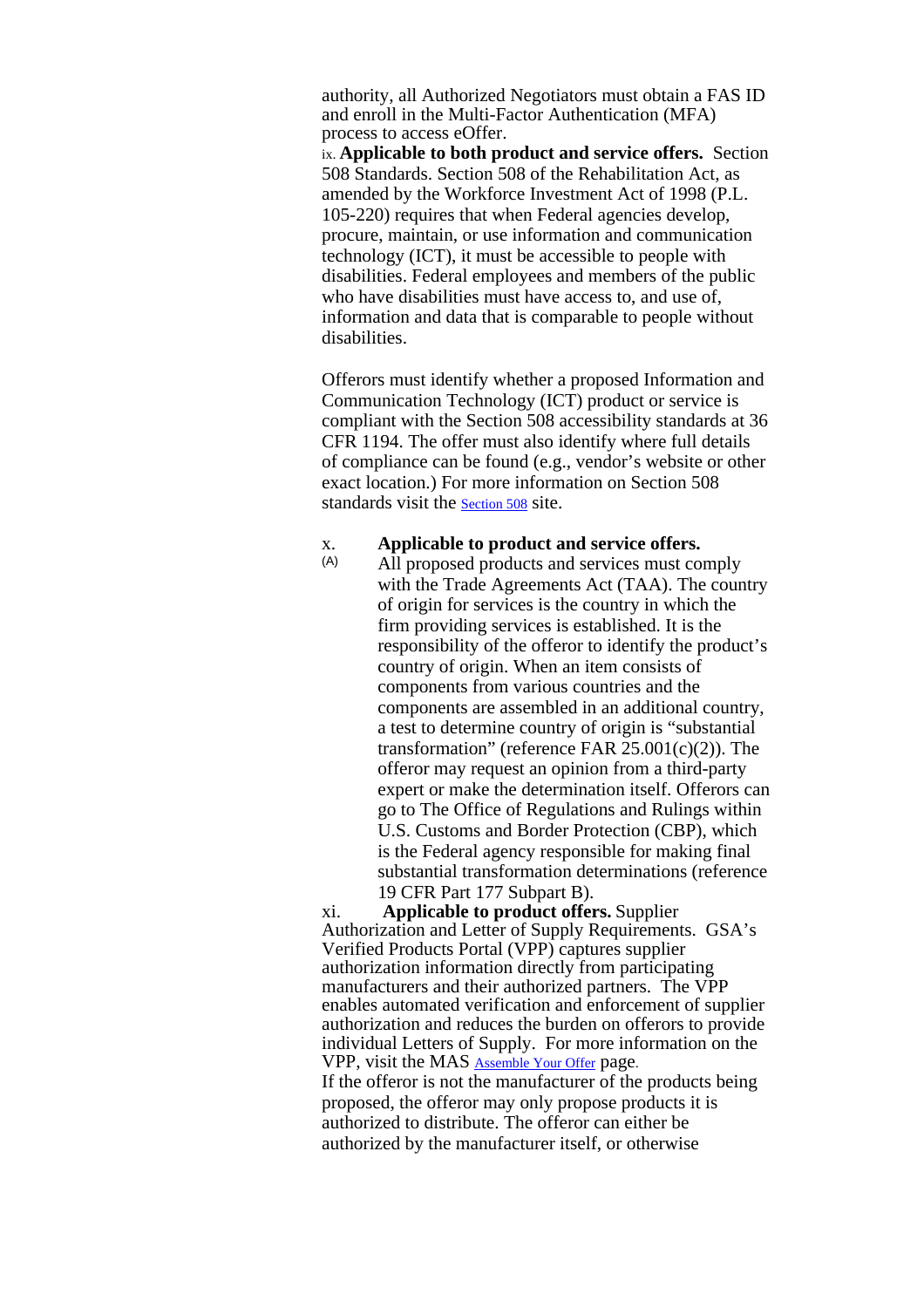authorized pursuant to wholesaler agreements or other policies establishing the offeror's authority to distribute proposed items. The offeror is also required to have access to an uninterrupted source of supply sufficient to satisfy the Government's requirements for all proposed products. See clause I-FSS-644 *Products Offered and Sold by Vendors Other Than the Manufacturer* for details.

Offerors are encouraged to check the Verified [Products](https://d2d.gsa.gov/report/verified-products-portal-participation-dashboard-public) Portal [Participation](https://d2d.gsa.gov/report/verified-products-portal-participation-dashboard-public) Dashboard to see if their applicable manufacturer (or authorized partner) is providing supplier authorization data in the VPP.

- (A) If the manufacturer is a VPP participant, no Letter of Supply is required. The Government will utilize available VPP data to verify that the offeror is authorized to sell proposed products and has access to an uninterrupted source of supply. The supplier authorization data in the VPP is authoritative and takes precedence over all other evidence, to include Letters of Supply.
- (B) If the manufacturer is not a VPP participant, the offeror must upload a Letter of Supply to eOffer. Failure to provide an acceptable Letter of Supply may result in rejection of the offer. A Letter of Supply template is provided as a solicitation attachment.

xii. **Applicable to product offers.** AbilityOne Program Products. The AbilityOne Program is a Federal procurement program that generates jobs for individuals who are blind or have another significant disability. In order to offer AbilityOne products, (i.e., items listed on the [AbilityOne](https://www.abilityone.gov/procurement_list/) Procurement List) under the MAS Solicitation) a vendor must be an authorized AbilityOne Program distributor as designated by the U.S. AbilityOne Commission. Evidence of AbilityOne distributor authorization must be submitted with your offer. Certain commercial products are considered ["essentially](#page-0-0) the [same"](#page-0-0) (ETS) as AbilityOne products. Because AbilityOne products are mandatory purchases for Federal customers, an offeror must not include any ETS items in its FSS proposal. Offerors can search [identified](https://www.abilityone.gov/distributors/independent.html) ETS products on the AbilityOne website. For more information on the AbilityOne Program, ETS products, and becoming an authorized AbilityOne distributor, please visit the [AbilityOne](https://www.abilityone.gov/) site or contact Mr. Mike Jurkowski at mjurkowski@abilityone.gov/ 703-603-2117.

xiii. **Applicable to product offers.** Manufacturer Part Number (MPN) data must be submitted for all products. The offeror must ensure that the MPN for each proposed product reflects the actual number assigned. Universal Product Code Type A (UPC-A) data must also be submitted for all products for which this information is commercially available. If MPN (and UPC-A data, if commercially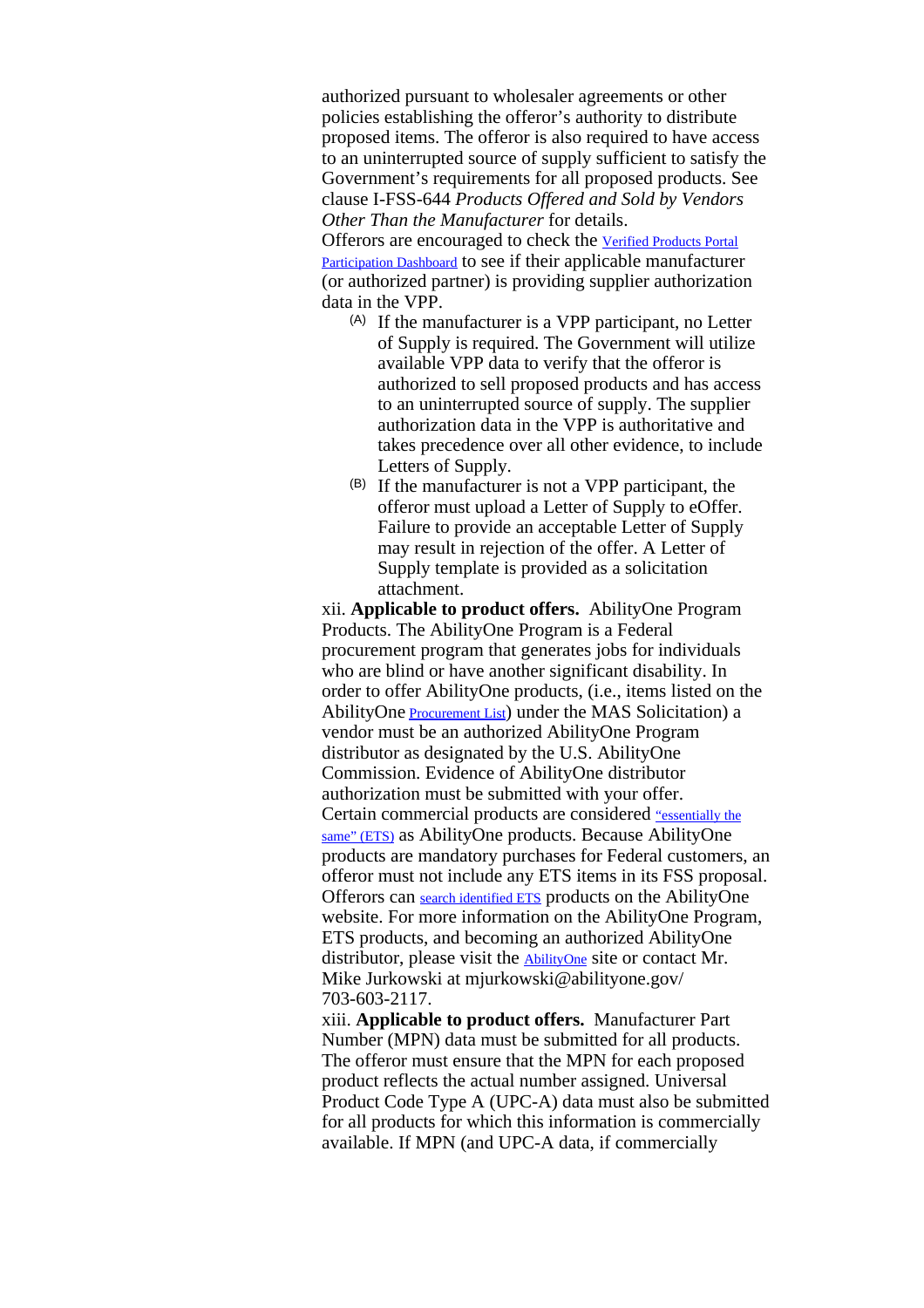available) is submitted incorrectly or not submitted, the offer may be rejected and/or the associated product(s) may not be awarded.

xiv. **Applicable to product offers.** Offerors are advised that following contract award, Schedule contractors offering products under designated Special Item Numbers (SINs) must submit detailed electronic contract data, such as, but not limited to, Universal Product Codes (UPC) and product photos for each item offered on GSA Advantage! using the Schedule Input Program (SIP), Electronic Data Interchange (EDI) or other common-use electronic medium prescribed by GSA.

Contractors must follow the detailed guidance and requirements provided on the MAS 'Contract Requirements and Modification Guidance' page

([www.gsa.gov/mascontractrequirements](http://www.gsa.gov/mascontractrequirements)) when submitting electronic contract data for inclusion on the GSA Advantage! website. xv. **Applicable to product offers.** GSA Advantage Purchase Order (PO Portal). The offeror must use EDI, cXML or the GSA Advantage [Purchase](https://www.poportal.gsa.gov/poportal/welcome.do) Order (PO) Portal to provide order acknowledgment information that enables ordering agencies to track the location of an order at any time, from the moment the order is shipped, to the point of delivery and acceptance. The GSA Advantage **[Purchase](https://www.poportal.gsa.gov/poportal/welcome.do) Order** (PO) [Porta](https://www.poportal.gsa.gov/poportal/welcome.do)l gives GSA schedule contractors quick and easy access to purchase orders placed by federal agencies using GSA Advantage or eBuy. The PO Portal allows contractors to view, print and/or download orders and to send order acknowledgment/status directly to ordering agencies. For more information on the PO portal review the PO Portal [help](#page-0-0) [guide](#page-0-0).

xvi. **Applicable to product offers.** Frustrated Freight (applicable only to overseas delivery). The offeror must demonstrate understanding of orders bound for an international end-point delivery by providing a sample electronic version of a label appropriately marked in accordance with the FED-STD-123 and MIL-STD-129 edition in effect as of the date of solicitation issuance. An offer for OCONUS delivery will not be accepted if the offeror does not provide a sample packaging label for international delivery.

#### (2) **Section II – Technical Proposal**

The offeror must address the four technical proposal factors below. Note that Factors One, Three and Four must be completed directly through eOffer. The submission of uploaded documents to address Factors One, Three and Four will not be considered.

i. **Applicable to both product and service offers.** Factor One - Corporate Experience\*: The offeror must provide a narrative description of its corporate experience including all information below. Note that the narrative must be completed directly through the eOffer application by responding to the eOffer prompts; separate attachments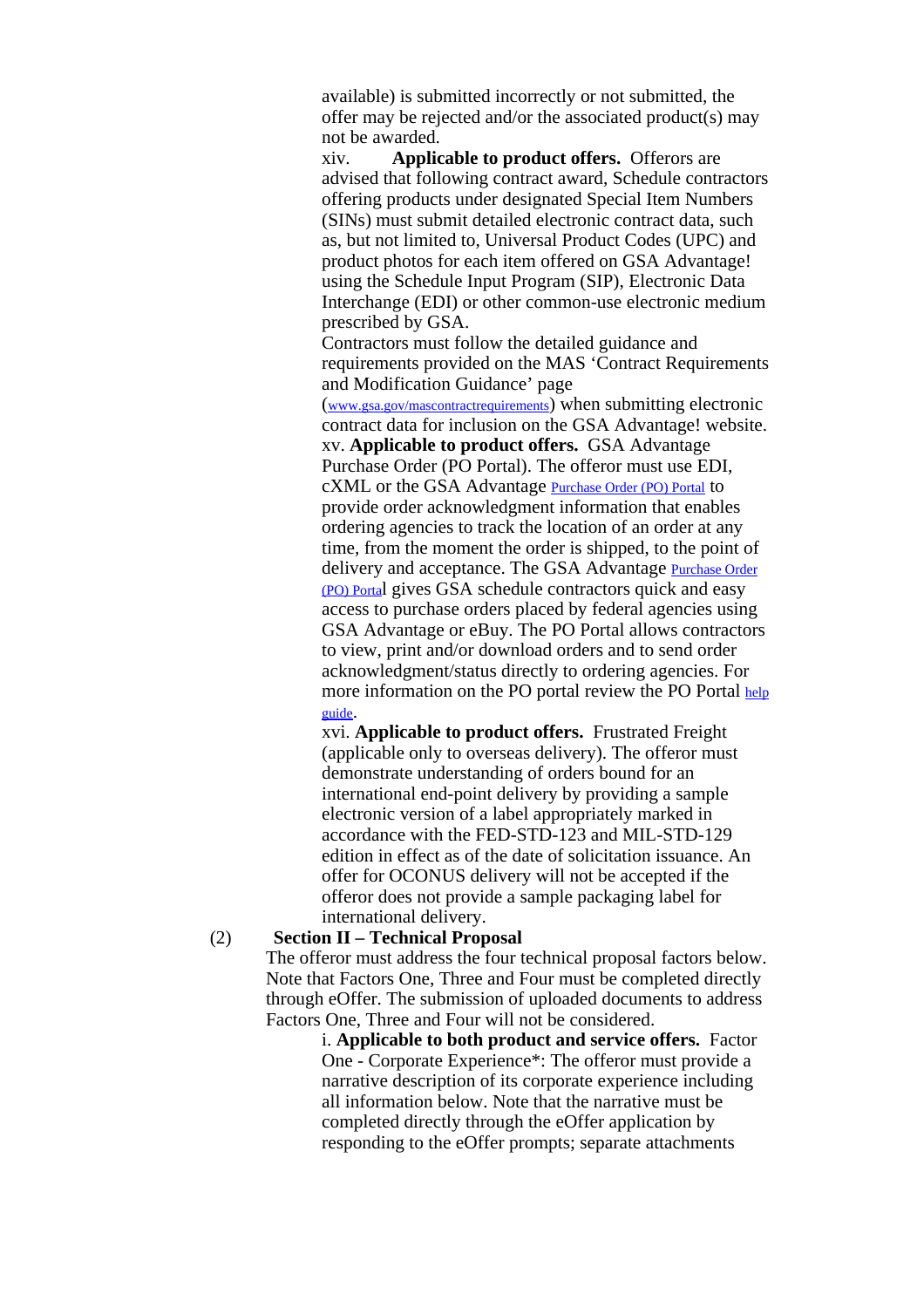addressing Corporate Experience will not be considered.

(A) The number of years of corporate experience in providing the products/services described under this Schedule, regardless of the specific products/services being proposed. A minimum of two (2) years of corporate experience is required. (B) Organization's number of employees, experience in the field, and resources available to enable it to fulfill requirements,

(C) Brief history of the offeror's activities contributing to the development of expertise and capabilities related to this requirement,

(D) Information that demonstrates the offeror's organizational (e.g. organizational chart, list of key departments) and accounting controls (e.g.

processes and/or systems in place),

(E) A description of the resources presently in-house or the ability to acquire the type and kinds of personnel/products proposed,

(F) A description of the marketing strategy that will be used to reach Federal ordering activities,

(G) A description of the intended use of subcontractors.

\*The requirement to provide a Corporate Experience narrative does not apply to contractors that have an active FSS program contract under this Schedule and meet the criteria for submitting a streamlined offer, see (e) 1-3. ii. **Applicable to both product and service offers.** Factor Two - Past Performance\*: Past performance information is one indicator of an offeror's ability to perform the contract successfully. Offerors must demonstrate a pattern of past performance in accordance with the instructions below.

> (A) Offerors with three (3) or more contractor performance assessment reports available in the federal Contractor Performance Assessment Reporting System (CPARS) must verify in eOffer that they have three (3) or more assessment reports available in CPARS that represent:

> > (1) contracts or orders completed within three (3) years of the date of offer submission;

(2) at least three (3) distinct orders and/or contracts; and

(3) work similar in scope to products/services included in this solicitation.

The offeror must address any negative feedback in the contractor performance assessment reports not previously documented in the CPARS report. Offerors may access [CPARS](https://www.cpars.gov/) to view previously completed evaluations.

If unable to meet these criteria, the offeror must submit a list of relevant customer references and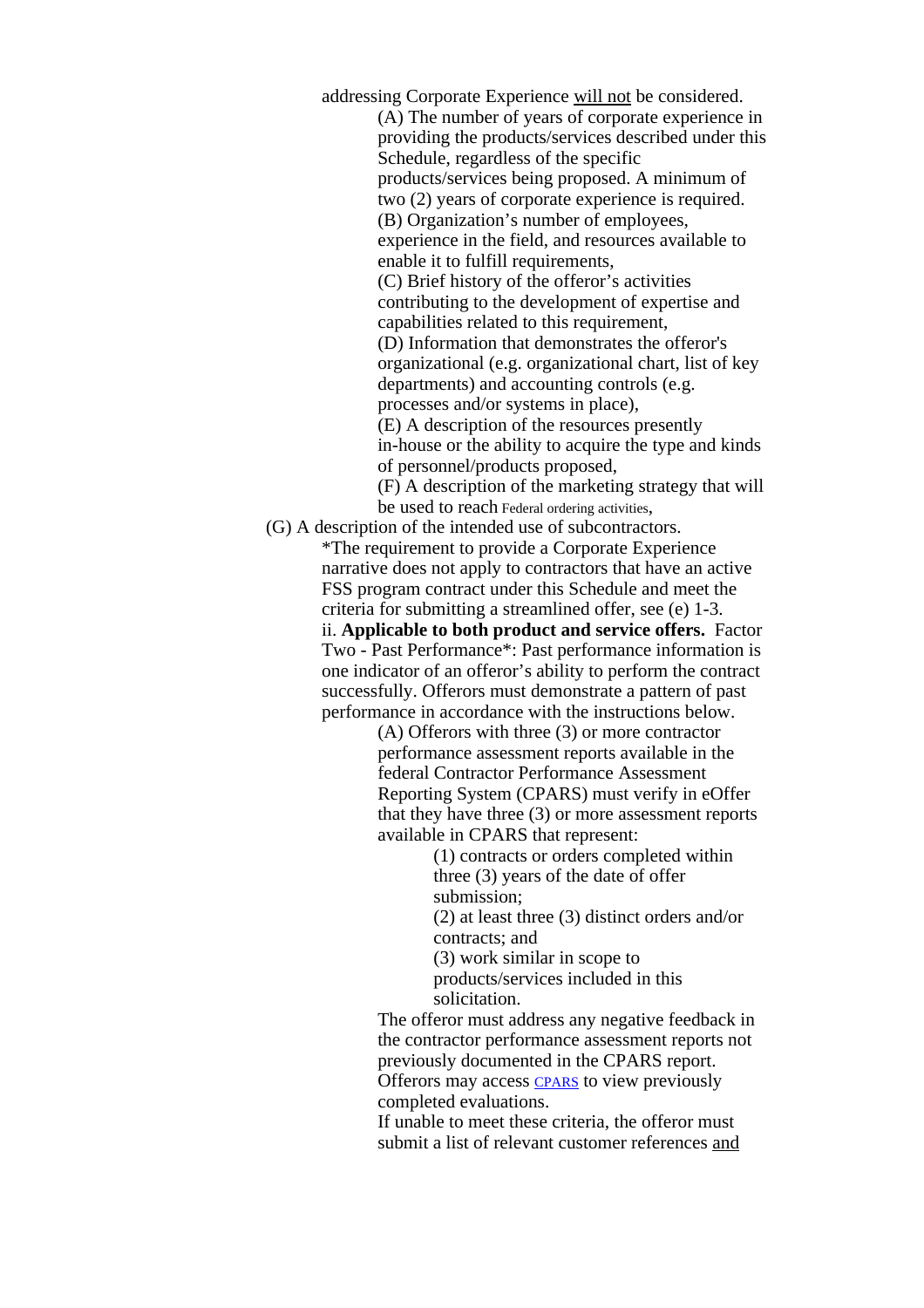completed Past Performance Questionnaires (PPQ) in accordance with paragraph (B) below. (B) Offerors that do not have any CPARS reports that meet the criteria in paragraph (A) must upload a list of three (3) relevant customer references and three (3) completed Past Performance Questionnaires (PPQ) to eOffer. Offerors with *fewer* than three (3) CPARS reports that meet the criteria in paragraph (A) must supplement those reports with additional relevant customer references and completed PPQs. The offeror must submit a total of three (3) past performance references from three (3) distinct orders and/or contracts. For example:

- 1. Offerors with one CPARS report that meets the criteria in paragraph (A) must submit two (2) additional customer references/completed PPQs.
- 2. Offerors with two CPARS reports that meet the criteria in paragraph (A) must submit one (1) additional customer reference/completed PPQ.
- 3. Offerors with no CPARS reports that meet the criteria in paragraph (A) must submit three (3) customer references/completed PPQs.

Relevant customer references are defined as customers for whom the offeror has performed work similar in scope to products/services included in this solicitation. Relevant customer references must be associated with three (3) distinct orders and/or contracts and the work referenced must have been completed within three (3) years of the date of offer submission. For each reference listed, the offeror must identify the following:

(1) Customer name;

(2) Customer point of contact (including name, phone, and email address);

(3) Brief description of work performed and the offeror's role;

(4) Dollar value of project; and

(5) Period of performance.

If the offeror does not have three (3) relevant customer references from three (3) distinct orders and/or contracts, the offeror may substitute customer references for relevant work performed by predecessor companies or key personnel. The Past Performance Questionnaires must be completed in their entirety by the offeror's relevant customer references prior to proposal submission. If a customer reference will only complete a PPQ at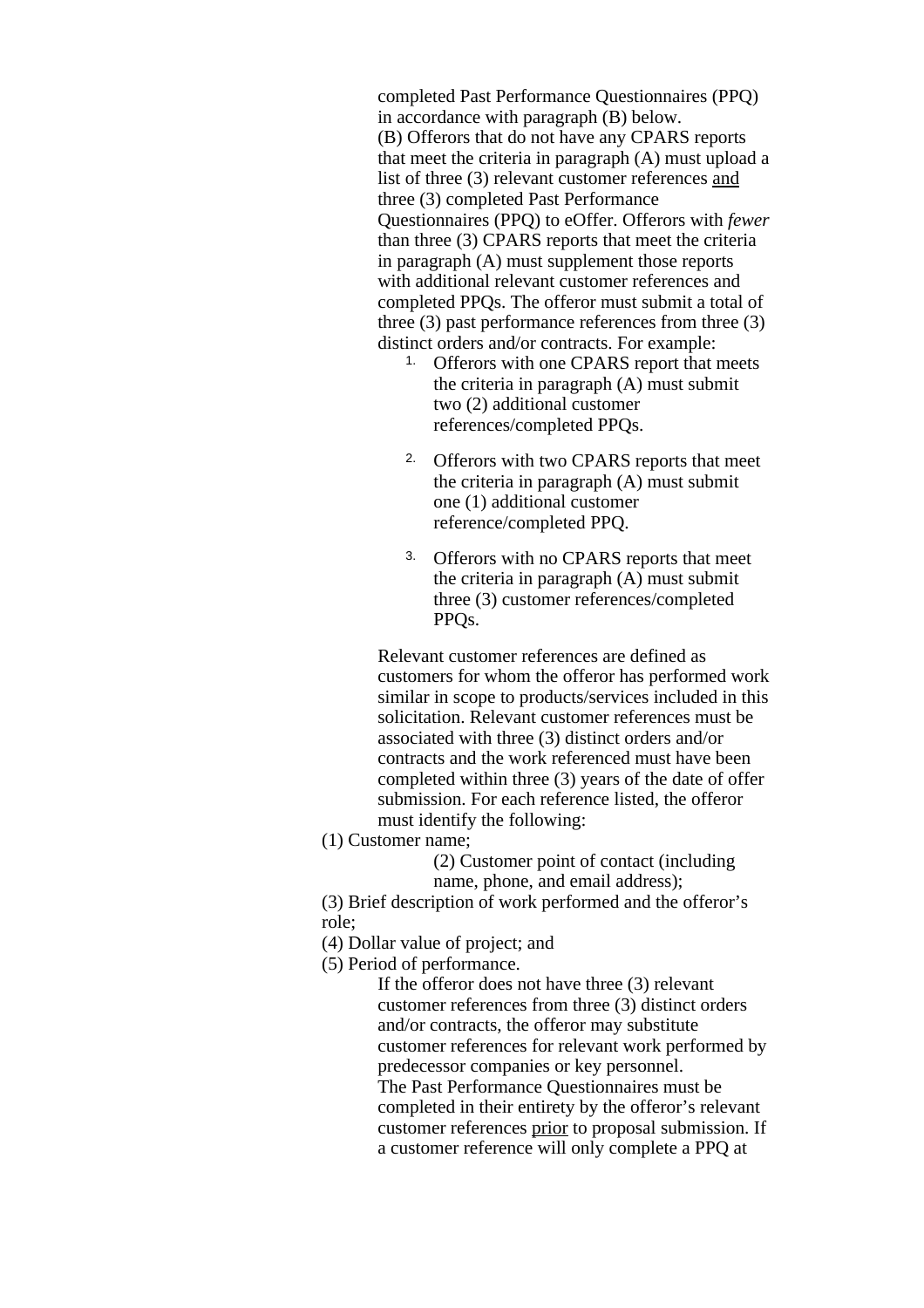the request of an FSS Contracting Officer (CO), the offeror can upload a letter instead of a completed PPQ which states the relevant customer reference will provide a completed PPQ when requested by the FSS CO. If the offeror fails to upload either the completed Past Performance Questionnaires or the aforementioned letter with its proposal in eOffer, the proposal may be rejected.

A relevant customer reference must either complete the Past Performance Questionnaire template published on the MAS Roadmap Site or address all of the evaluation areas outlined in the template in a format of their own choosing. Offerors are advised that GSA may contact a customer reference to discuss information provided by a customer reference in a Past Performance Questionnaire. \*The requirement to provide Past Performance Information does not apply to contractors that have an active FSS program contract under this Schedule and meet the criteria for submitting a streamlined offer, see (e) 1-3.

iii. **Applicable to both product and service offers.** Factor Three - Quality Control: The offeror must provide a Quality Control narrative that addresses the information below. The offeror must provide a single narrative for this factor, regardless of the number of products/services offered. Note that this narrative must be completed directly through the eOffer application by responding to the eOffer prompts; separate attachments addressing Quality Control will not be considered.

> (A) A description of internal review procedures that facilitate high-quality standards,

(B) Identification of individuals responsible for ensuring quality control, (C) Whether or not subcontractors are used and, if so, the quality control measures used to ensure acceptable subcontractor performance,

(D) How potential problem areas and solutions are handled,

(E) The procedures for ensuring quality performance when meeting urgent requirements,

(F) How quality control will be managed when completing multiple projects for multiple agencies simultaneously.

iv **Applicable to service offers.** Factor Four – Relevant Project Experience: The offerors must submit a narrative demonstrating relevant project experience by responding to the Relevant Project Experience prompts in eOffer. A narrative is required for each proposed services SIN when proposing services and must include the following:

(A) A description of one (1) relevant project, not to exceed four (4) pages per project. Each description must clearly indicate the SIN to which it applies, and identify the specific services being proposed under that SIN. The projects must either have been completed within the last two years or be ongoing. For ongoing contracts with a base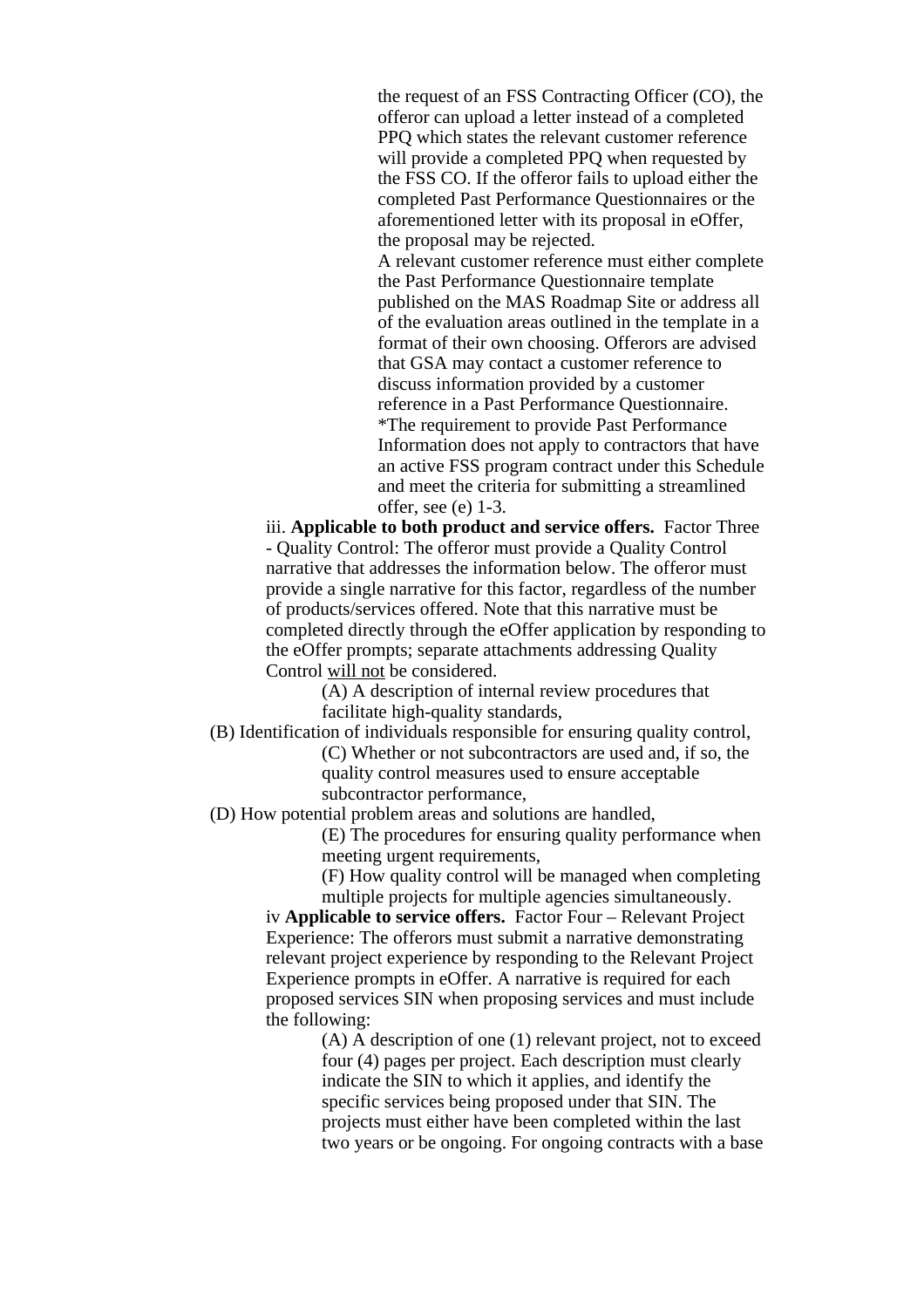year and option years, at a minimum, the base year must have been completed; for multi-year task orders, at a minimum, the first year must have been completed. Note: Specific services may have additional requirements under Factor Four. Offerors must also refer to NAICS or category specific instructions, for additional Factor Four requirements.

The project description must also address the following elements:

(1) Detailed description of SIN relevant work performed and results achieved

(2) Methodology, tools, and/or processes utilized in performing the work

(3) Demonstration of compliance with any applicable laws, regulations, Executive Orders, OMB Circulars, professional standards, etc.

(4) Project schedule (i.e., major milestones, tasks, deliverables), including an explanation of any delays

(5) How the work performed is similar in scope and complexity to the work solicited under the proposed SIN

(6) Demonstration of required specific experience and/or special qualifications detailed under the proposed SIN.

The offeror may use the same project in support of more than one SIN as long as the description clearly identifies the SIN relevant work. All examples of completed services must have been deemed acceptable by the customer. If the offeror was previously awarded a Schedule contract for these services that was cancelled or allowed to expire due to low or no sales, the offeror's relevant project must be a Federal prime contract valued in excess of \$25,000. (B) For each project description, must also provide the following customer reference information (this data is not counted towards the four-page-per-project limitation):

(1) Customer/client name

- (2) Project name/contract number
- (3) Customer point of contact for project
- (4) Point of contact phone number and email
- (5) Project performance period (include begin/end dates)
- (6) Dollar value of the entire project

(7) Dollar value received for the work performed relevant to the SIN offered

(8) Brief summary of the project as a whole (i.e., background, purpose, etc.)

(9) A completed copy of the Statement of Work, Performance Work Statement or Statement of Objectives for the project

(C) If relevant project experience does not exist, the offeror may substitute the relevant projects of predecessor companies or key personnel that will be performing major aspects of the work. If the offeror chooses to make such a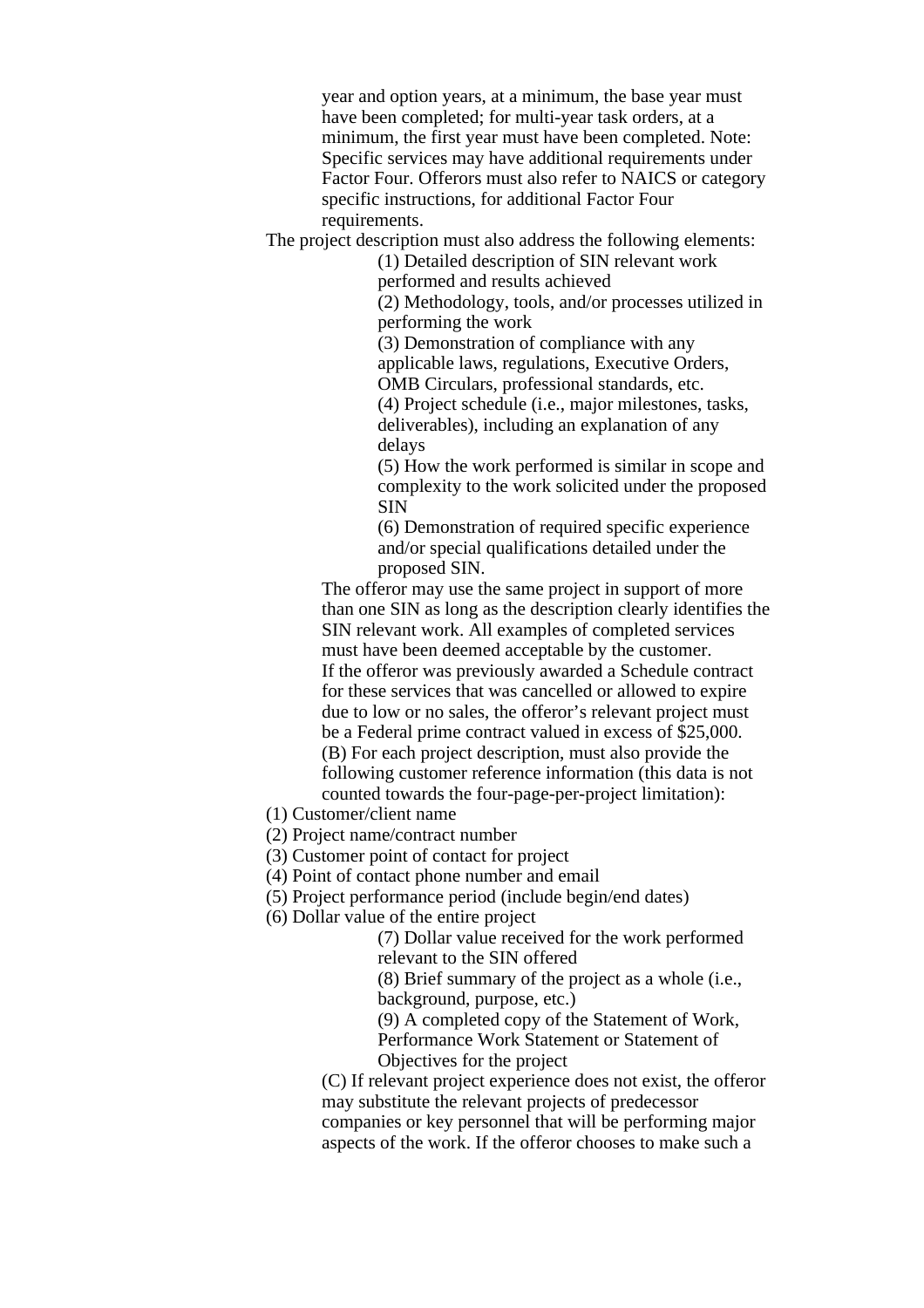substitution, the narratives must clearly identify the entity or personnel that performed the services.

\* This requirement does not apply to contractors that have an active FSS program contract under this Schedule and meet the criteria for submitting a streamlined offer, see (e) 1-3.

# **(3) Section III – Price Proposal**

i. **Applicable to both product and service offers.** GSA's pricing goal\*\* is to obtain equal to or better than the offeror's Most Favored Customer (MFC) pricing under the same or similar terms and conditions. GSA seeks to obtain the offeror's best price based on its evaluation of discounts, terms, conditions, and concessions offered to commercial customers. However, offers that propose Most Favored Customer pricing that is not highly competitive will not be determined fair and reasonable and will not be accepted. The U.S. Government Accountability Office has specifically recommended that "the price analysis GSA does to establish the Government's MAS negotiation objective should start with the best discount given to any of the vendor's customers."

\*\*This requirement does not apply to offerors/contractors that will be participating in TDR.

ii. **Applicable to both product and service offers.** Submit proposed pricing using the attached Price Proposal Template. The Price Proposal Template (PPT) MUST be submitted in Microsoft Office Excel format. The proposed pricing structure must be consistent with the offeror's commercial practices. Pricing must be clearly identified as based either on a "Commercial Price List" or a "Commercial Market Price," as defined in FAR 2.101 (see "Catalog Price" and "Market Prices" under the definition of "Commercial Item").

> (A) If the MFC is a Federal agency, but sales exist to commercial customers, identify which, if any, of the commercial customers receive the offeror's best price. This will allow the Government to establish a "basis of award" customer in accordance with paragraph (a) of clause 552.238-81 Price Reductions.\*\*

\*\*The requirement to provide MFC information on the PPT does not apply to TDR participants.

> (B) Proposed prices must include the 0.75% Industrial Funding Fee (IFF) (see contract clause 552.238-80 Industrial Funding Fee and Sales Reporting OR clause 552.238-80 Industrial Funding Fee and Sales Reporting (Alternate I) if participating in the TDR). This fee will be included in the awarded prices and reflected in the total amount charged to ordering activities.

(C) Identical items (products, services, or labor categories) with the same terms and conditions may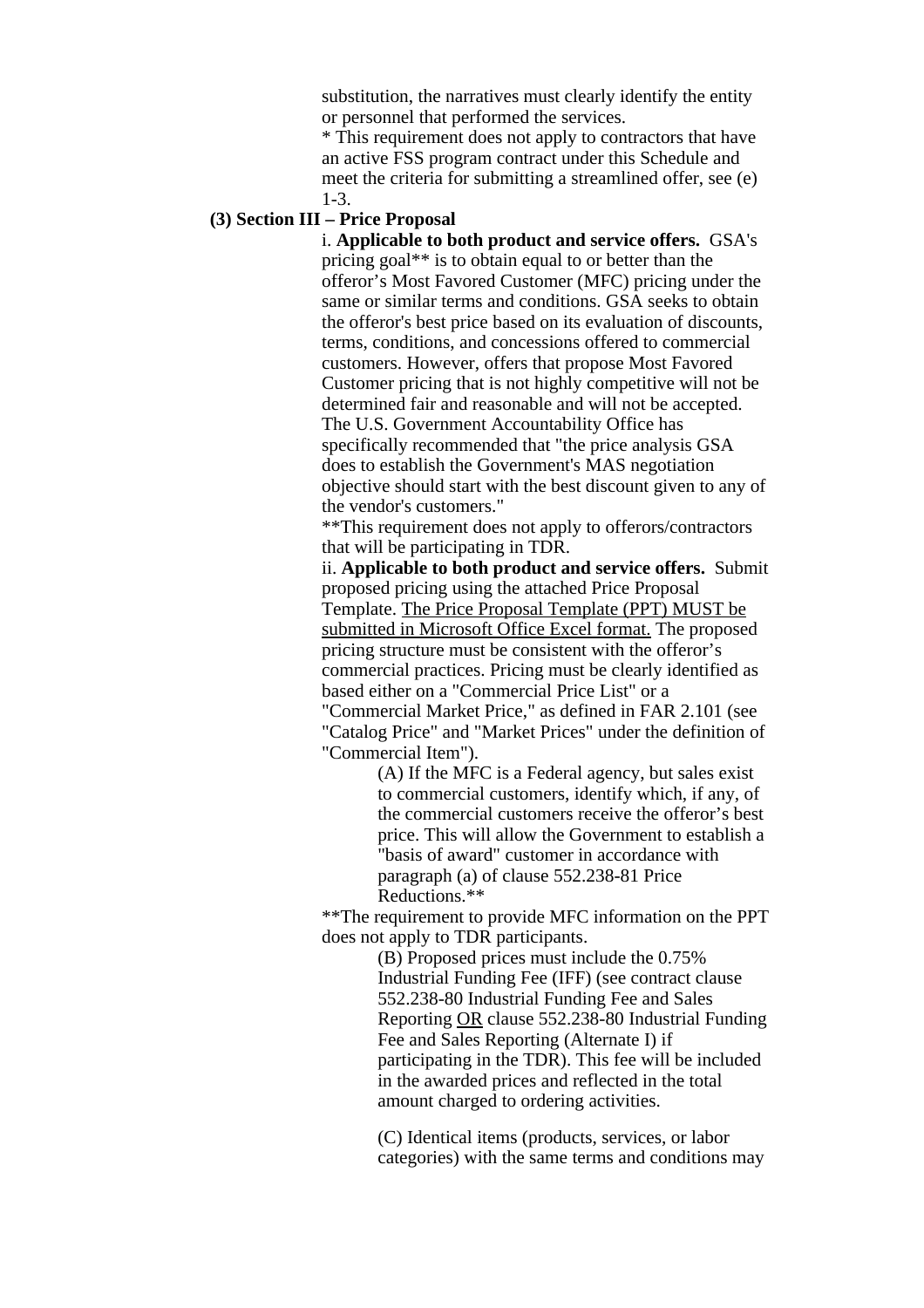be awarded under different SINs on the same contract if the prices are the same and the proposed items are within the scope of each SIN. Identical items with the same terms and conditions cannot be awarded on the contract at different price points.

## iii. **Applicable to both product and service offers.**

Provide supporting documentation for EACH proposed product/service price. Supporting pricing documentation may consist of published and publicly-available commercial catalogs/price lists, copies of invoices, contracts, or quote sheets, and must be submitted with the offer. There must be a clear and relevant relationship between the supporting document and the proposed price it is meant to substantiate. Each supporting document must be clearly labeled with the name of the corresponding proposed product/service.\*\*

\*\*The requirement to provide supporting documentation with the offer does not apply to offerors/contractors that will be participating in the TDR. However, as per GSAM 538.270-2 Evaluation of offers with access to transactional data, paragraph (c)(3), if the Government cannot determine the prices offered to be fair and reasonable based on readily available data or market research, it may request the offeror provide other than certified cost or pricing data to facilitate the Government's evaluation of the proposed pricing.

iv. **Applicable to both product and service offers.** If the pricing offered is not equal to or better than the pricing extended to the Most Favored (commercial) Customer, offerors must provide a rationale to enable the contracting officer to determine that offered prices/rates are fair and reasonable.\*\*

\*\*This requirement does not apply to offerors/contractors that will be participating in the TDR.

**v. Applicable to both product and service offers.** The offeror must propose a mechanism for future price adjustments, as detailed below:

(A) If proposed pricing is based on a published or publicly-available commercial price list, submit a copy of the company's current, dated, price list, catalog, or standard rate sheet (note that this must be an existing, standalone document, and not prepared for purposes of this solicitation). Future price adjustments for pricing based on a commercial price list are subject to clause 552.216-70 Economic Price Adjustment – Multiple Award Schedule Contracts.

OR

(B) If proposed pricing is based on commercial market prices, future price adjustments are subject to clause I-FSS-969 Economic Price Adjustment – FSS Multiple Award Schedule. The offeror must either propose a fixed annual escalation rate in accordance with I-FSS-969 paragraph (b)(1) OR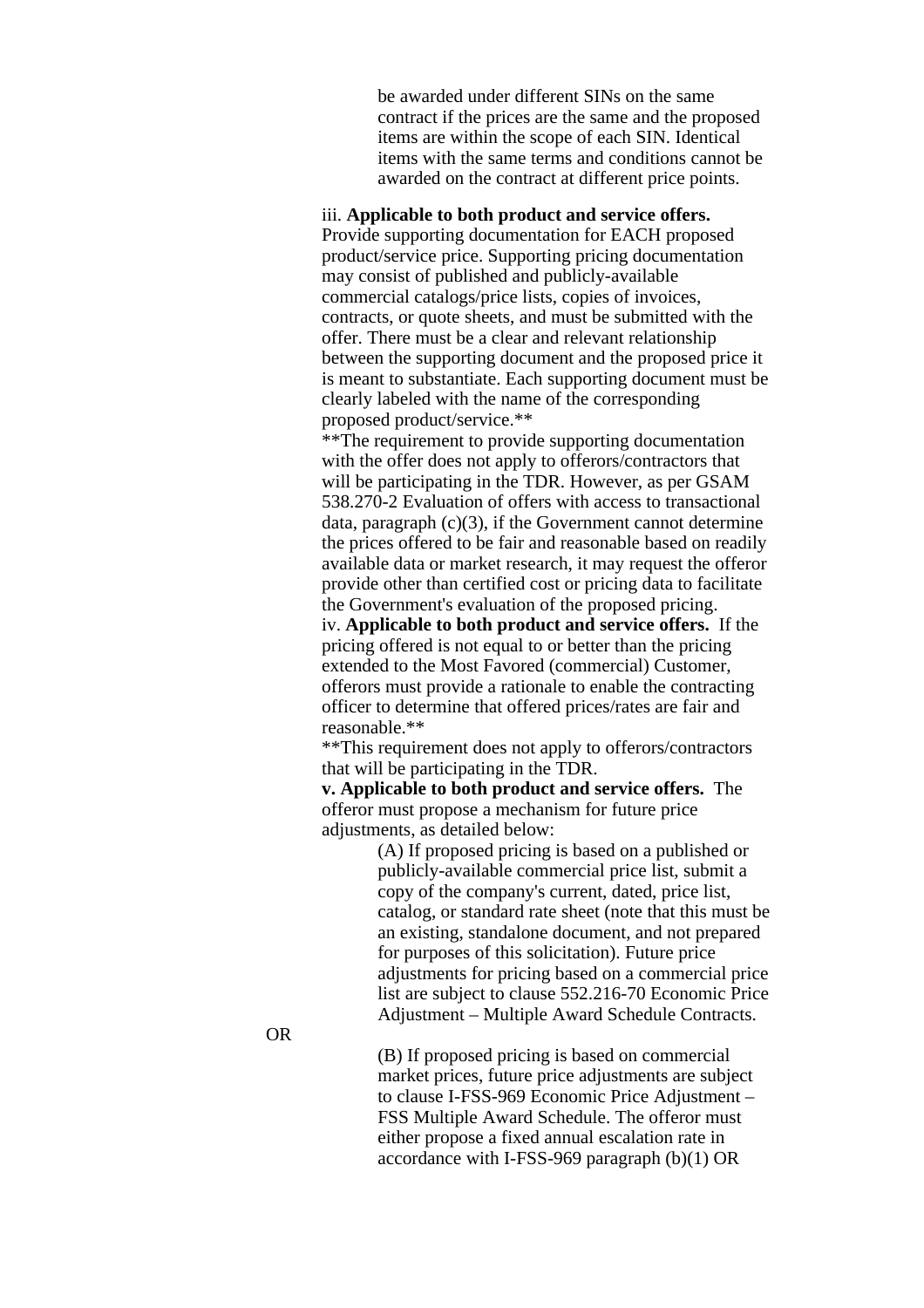propose a relevant market indicator (e.g., the Bureau of Labor Statistics Employment Cost Index (ECI)) in accordance with I-FSS-969 paragraph (b)(2).

vi. **Applicable to both product and service offers.** Complete the Commercial Sales Practices Format (CSP-1)\*\* in eOffer in accordance with instructions provided in GSAR Figure 515.4-2. Provide a rationale for the given estimate of GSA contract annual sales. Any deviation from the offeror's commercial sales practices must be explained, including the specific circumstances and frequency of the deviations under Item 4b of the CSP. \*\*The requirement to complete the CSP-1 does not apply to offerors/contractors that will be participating in the TDR. vii. **Applicable to both product and service offers.** Full-Product and Broad-Service Offerings. The offeror must provide a full and broad array of proposed products/services. An offer will not be accepted with limited product/service offerings unless it represents a total solution for the offeror or proposed product/service offering.

viii. **Applicable to both product and service offers.** Remanufactured items are only allowable under specific MAS SINs and are designated as such by their SIN description. The remanufactured items must be identified per clause 552.238-78 and meet the prescribed definition of "factory rebuilt to original specifications."

Note: Refurbished, reconditioned, repaired items are not within scope of the MAS Solicitation.

ix. **Applicable to both product and service offers.** Fair and Reasonable Pricing. To determine fair and reasonable pricing, the GSA contracting officer may consider many factors, including, but not limited to pricing on competitor contracts and historical pricing. Offers that propose Most Favored Customer pricing but are not highly competitive will not be determined fair and reasonable and will not be accepted. \*\*

\*\*Attention offerors/contractors that will be participating in TDR:

To determine fair and reasonable pricing, the GSA contracting officer may consider many factors, including, but not limited to pricing on competitor contracts and historical pricing. Offers that are not highly competitive will not be determined fair and reasonable and will not be accepted.

x. **Applicable to service offers.** Offerors proposing services have the option to propose separate rates for "domestic" versus "overseas" and/or "customer facility" versus "contractor facility" if there are variations in costs that depend on where the work is performed. Rates proposed in this manner must be clearly labeled as such and supported through the submission of supporting price documentation, which may include published and publicly-available commercial price lists, copies of invoices, contracts and quote sheets. There must be a clear and relevant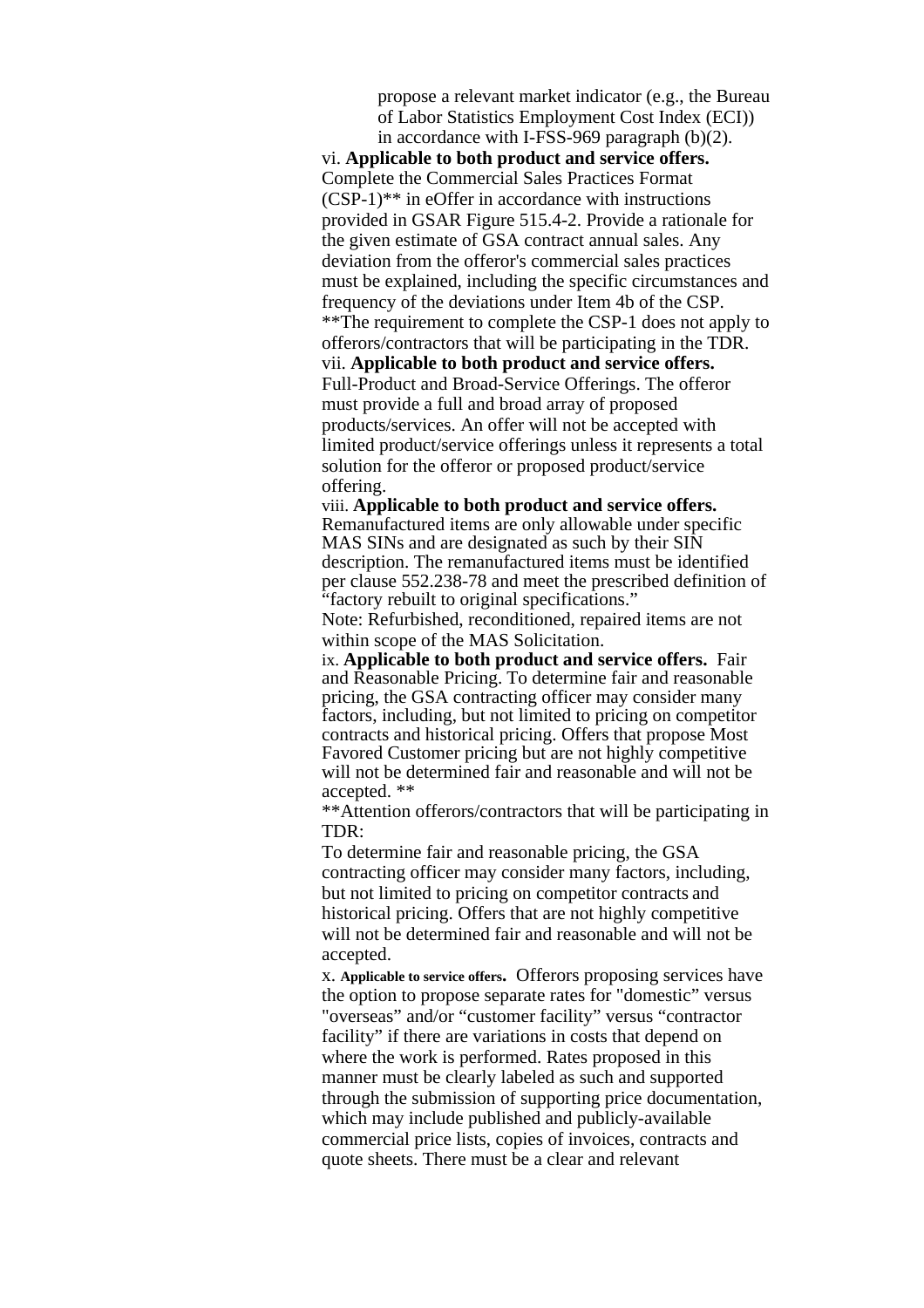relationship between the supporting document and the proposed price it is meant to substantiate. Each supporting document must be clearly labeled with the name of the corresponding proposed service and submitted with the offer.

> (A) For each proposed labor category, the offeror must provide a detailed position description. Position descriptions must include functional responsibilities, minimum years of experience, minimum educational/degree requirements, and any applicable training or certification requirements. If it is the offeror's standard commercial practice to substitute experience for education, explain the methodology in use (e.g., five years experience equates to a BA/BS degree).

(B) For each proposed training course, the offeror must provide a detailed training course description which includes the following information:

> (1) Title and brief description of the course, including major course objectives

(2) Length of course (number of hours/days)

(3) Minimum/Maximum number of participants

(4) Price for additional students above minimum (if applicable)

(5) Support materials provided as part of the course (e.g., training manuals, CDs, DVDs)

(C) Fixed Price Services: Provide a description for each fixed price service offered that clearly demonstrates how each service is within scope of the applicable SIN(s). Descriptions should contain sufficient detail to ensure ordering agencies have enough information to know what they're buying.

(D) Ancillary Supplies and Services/Other Direct Costs (ODCs) for Marketing and Public Relations Services: Provide a description for all known support products and/or Other Direct Costs (ODCs) that are proposed for award at the Schedule level that clearly describes what the ordering agencies are buying.

(E) Proposed prices must represent fully-burdened rates inclusive of all cost factors (e.g., direct labor, indirect labor, G&A, profit, and IFF).

xi. **Applicable to service offers.** Offerors must submit a Professional Compensation Plan in accordance with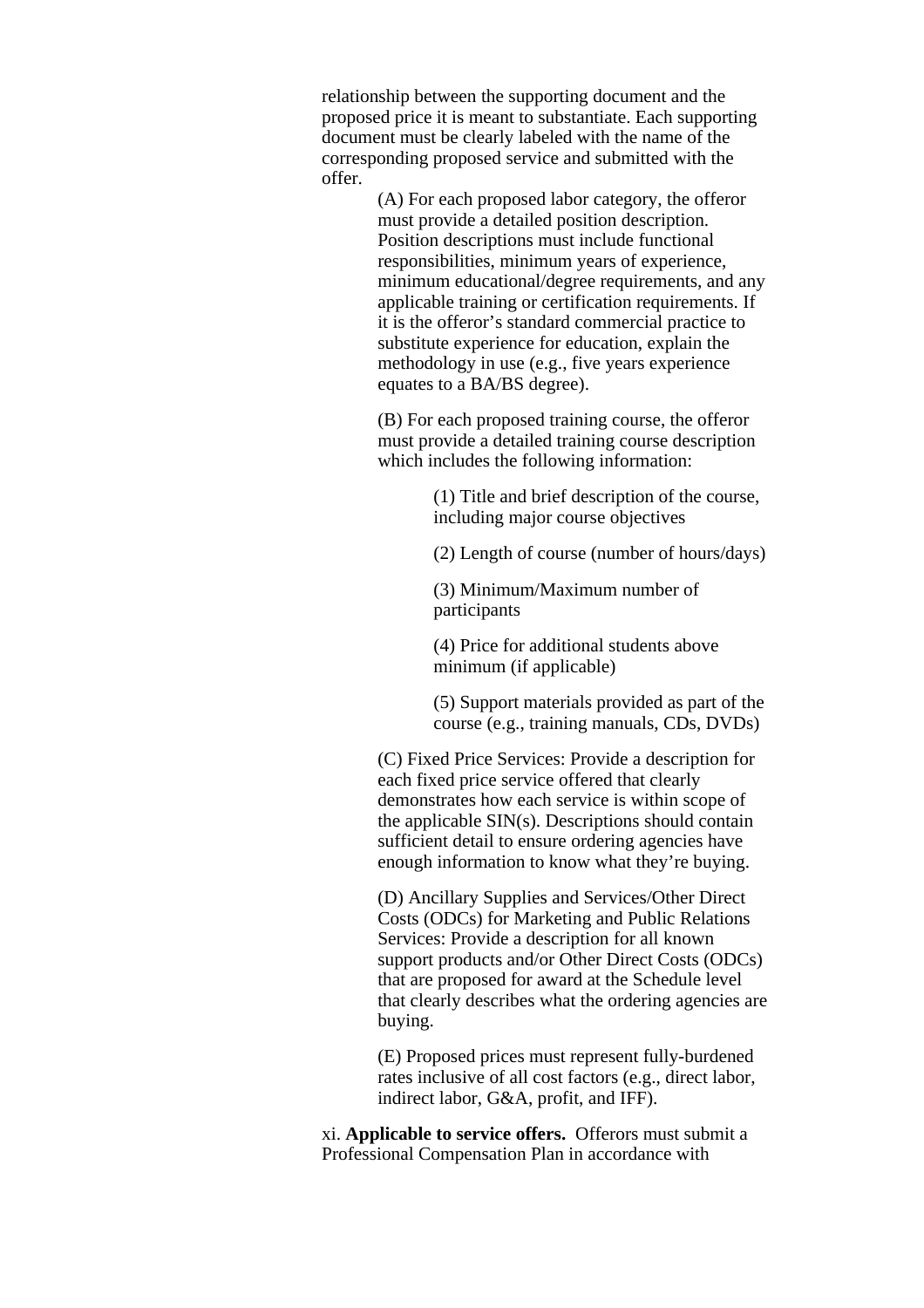provision 52.222-46 Evaluation of Compensation for Professional Employees. Individual compensation disclosure is not required. Submission of the general compensation practices printed in the offeror's employee handbook is often sufficient.

xii. **Applicable to service offers.** Offerors must submit a copy of its policy that addresses uncompensated overtime, in accordance with provision 52.237-10 Identification of Uncompensated Overtime.

xiii. **Applicable to service offers.** Service Contract Labor Standards: Applicable to this solicitation (Service Contract Labor Standards 52.222-41, and related clauses 52.222-17, 52.222-42, 52.222-43, 52.222-49, and 52.222-55)

> (A) The Service Contract Labor Standards (SCLS), formerly known as the Service Contract Act (SCA) applies to some nonprofessional services to be provided under this Schedule excluding pricing offered for services outside of the United States. The SCLS wage determinations applicable to this solicitation and resultant contract are located on the MAS [roadmap](https://www.gsa.gov/mascategoryrequirements). Some of the proposed labor categories may be subject to the SCLS (usually nonprofessional categories and fixed-price services). As such, the offeror should verify that its proposed base rates and fringe benefit rates for these labor categories meet or exceed the SCLS wage determination rates and fringe benefits for the areas included in the geographic scope of the contract (i.e., nationwide); the offeror will be required to comply with applicable SCLS wage determination locality rates and fringe benefits regardless of the price proposed and awarded on any resultant Schedule contract. The offeror may be required to submit supporting documentation for the proposed rates that will allow the contracting officer to conduct price analysis to determine that offered prices are fair and reasonable.

> (B) Schedule contractors must comply with the base rate and fringe benefit rate requirements of the prevailing SCLS Wage Determination (WD) Revision Number currently incorporated into the GSA Schedule contract. Task orders may not incorporate WDs different from those incorporated into the Schedule contract, as the order may then be in conflict with the Schedule contract terms and conditions. However, Schedule contractors must comply with the WDs incorporated into the Schedule contract based on the rate applicable to the locality in which the work is to be performed, regardless of the pricing proposed and awarded on the contract. WDs based on collective bargaining agreements (CBAs) may be incorporated into a task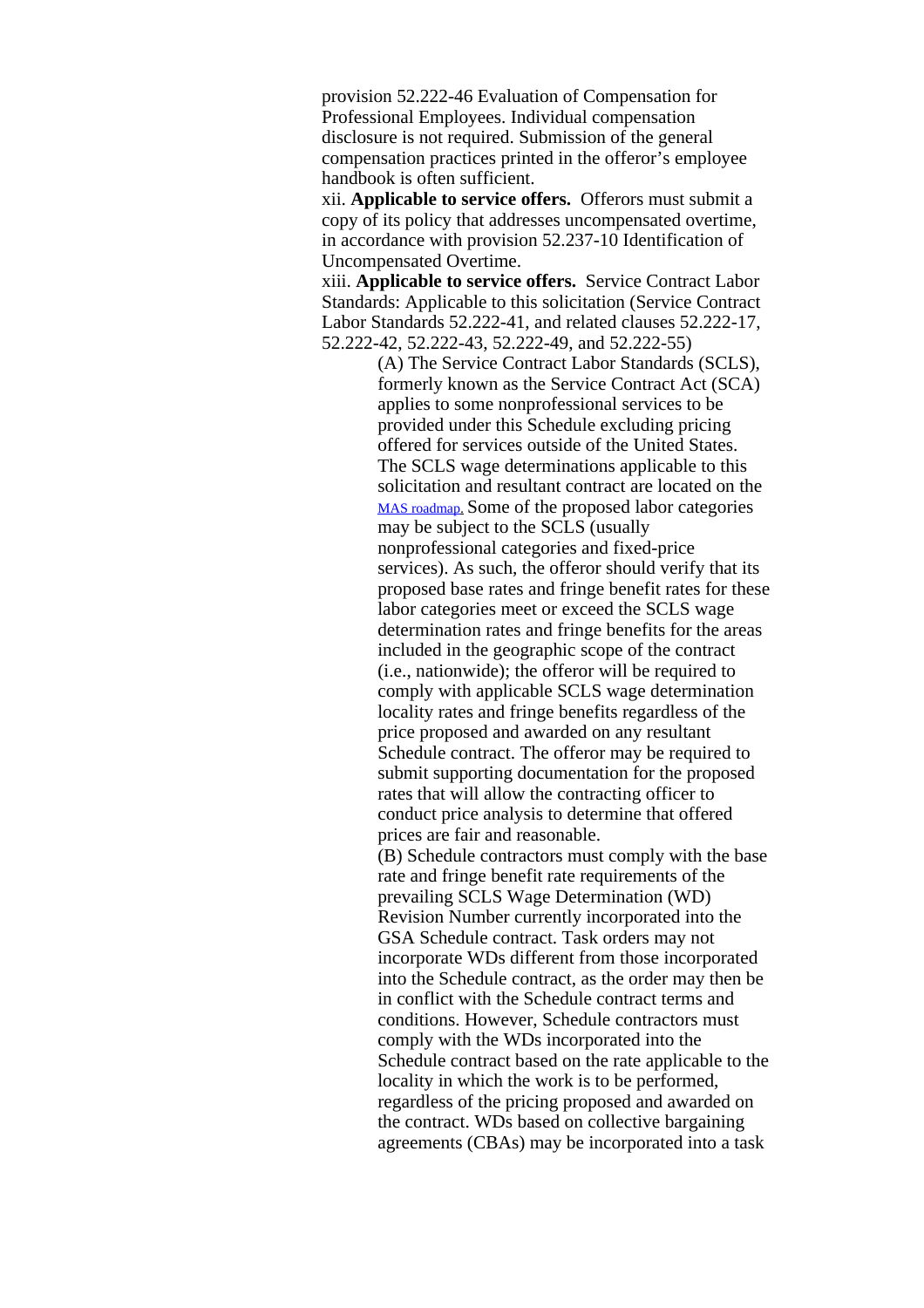order if the task order is found to be a successor contract as used in FAR Subpart 22.10; a CBA WD would be applicable only to the task order it is incorporated into and no other orders under that Schedule contract.

(C) In the price proposal template (PPT), indicate which of the proposed labor categories or fixed price services are subject to the SCLS by placing a double asterisk (\*\*) next to the labor category name or fixed price service.

(D) For each SCLS eligible contract labor category or fixed price service, complete the following information in the below spreadsheet format directly in eOffer (labor categories shown are for example purposes):

| <b>SCA/SCLS Matrix</b> |                        |                  |
|------------------------|------------------------|------------------|
| <b>SCLS</b> Eligible   | <b>SCLS</b> Equivalent | <b>WD</b> Number |
| <b>Contract Labor</b>  | Code Title             |                  |
| Category/Fixed         |                        |                  |
| Price Service          |                        |                  |
| Secretary              | 01115 General Clerk    | 052059           |
|                        |                        |                  |
| Driver                 | 31361 Truck driver,    | 052059           |
|                        | Light Truck            |                  |
| Engineering            | 29081 Engineering      | 052059           |
| Technician             | Technician I           |                  |
| Administrative         | 01011 Accounting       | 052059           |
| Assistant              | Clerk I                |                  |

(E) The following language must be inserted below the SCLS/SCA matrix in the authorized price list posted on GSA Advantage:

"The Service Contract Labor Standards, formerly the Service Contract Act (SCA), apply to this contract and it includes SCLS applicable labor categories. Labor categories and fixed price services marked with a (\*\*) in this pricelist are based on the U.S. Department of Labor Wage Determination Number(s) identified in the SCLS/SCA matrix. The prices awarded are in line with the geographic scope of the contract (i.e., nationwide)."

(F) Escalation of SCLS-covered services must be in accordance with FAR [clause](https://www.acquisition.gov/far/current/html/52_222.html#wp1148260) 52.222-43 and either clause I-FSS-969 or clause 552.216-70, as applicable to the contract.

Note 1: The contractor will not automatically be allowed an increase in prices based solely on new wage determinations. Contractor may be required to furnish the Schedule Contracting Officer with additional justification for a price increase. Additional justification may include, but is not